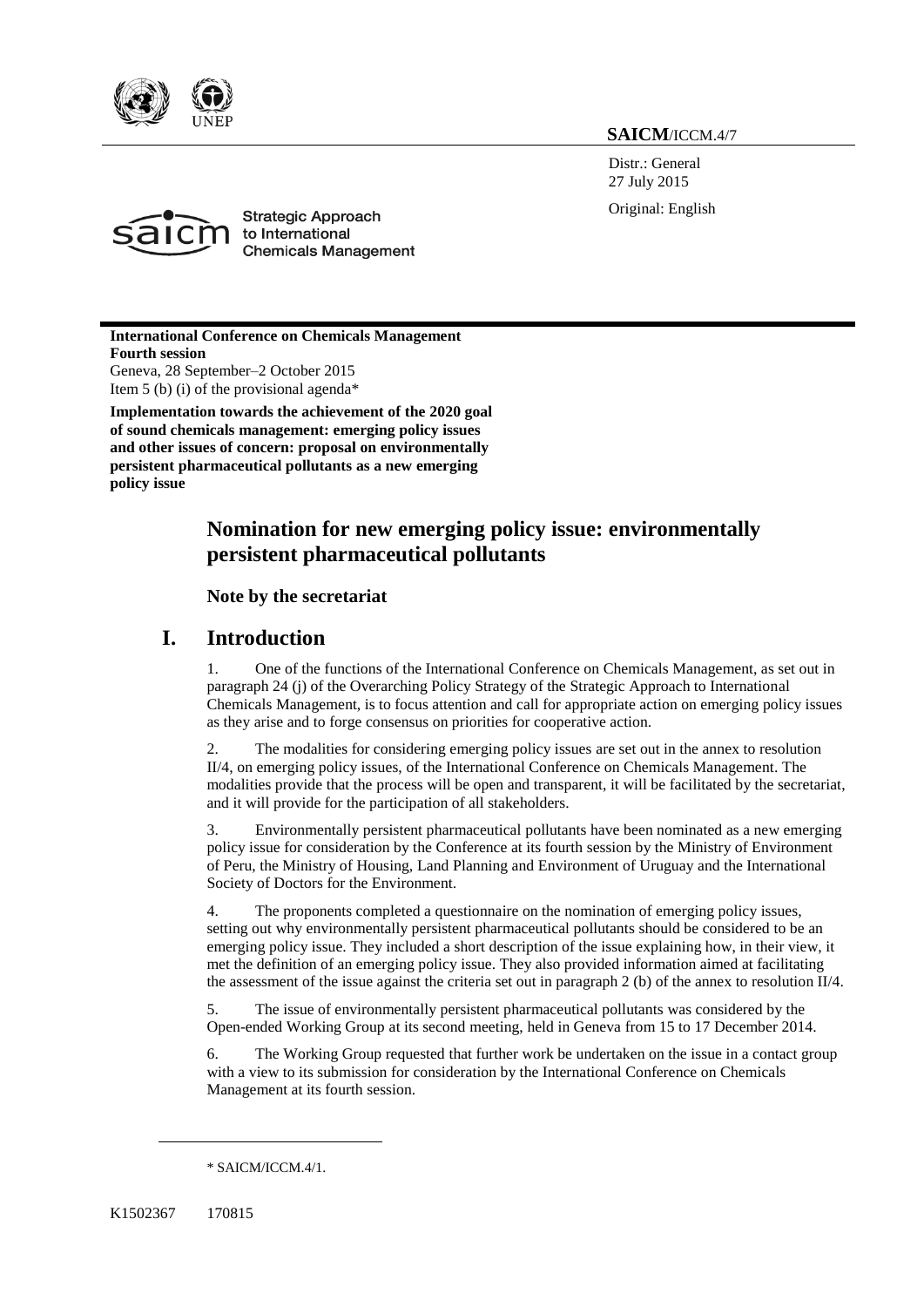7. Subsequently, the co-chair of the contact group presented a conference room paper setting forth an amended proposal. The Working Group endorsed the proposal for consideration by the International Conference on Chemicals Management at its fourth session. The proposal as endorsed by the Working Group is contained in document SAICM/ICCM.4/INF/15. It is presented therein as submitted, without formal editing.

### **II. Proposed cooperative actions on the issue**

8. The submission from the proponents states that pharmaceuticals comprise one of the few groups of chemicals specifically designed to be slowly degradable or even non-degradable, to resist chemical degradation during passage through a human or animal body. They present a special risk, therefore, when they or their active metabolites or degradants enter, persist or disseminate in the environment. In the proposal of the proponents, the term "environmentally persistent pharmaceutical pollutants (EPPP)" is used as an abbreviation for the above defined substances.

9. The submission further suggests cooperative actions, or options for such actions, to be considered in moving forward on the nominated emerging issue, including a rationale explaining how the proposed actions would address the nominated emerging issue.

10. The proposed actions are summarized by the secretariat below:

(a) To raise awareness of the issue as a global problem, of its adverse effects on the environment and of its potential adverse effects on human health;

(b) To support the decision-making process;

(c) To initiate work to reduce the introduction of chemicals of pharmaceutical origin in the environment, promoting cost-effective and measurable prevention measures;

(d) To improve understanding of their risk to human health and the environment and encourage cooperative action on the part of all stakeholders;

(e) To consider implementing capacity-building programmes and technical cooperation activities to support Strategic Approach stakeholders in responding to the issue;

(f) To promote monitoring in order to support decision-making processes, prioritization of actions and the development of guidance and training tools within relevant sectors;

(g) To encourage the exchange of information through the clearing house of the secretariat and at regional meetings, workshops, training sessions, webinars and other mechanisms.

11. The proponents have prepared a summary of information against the criteria listed in paragraph 2 (b) of the annex to resolution II/4 (see annex).

# **III. Possible action by the International Conference on Chemicals Management**

12. The issue of environmentally persistent pharmaceutical pollutants, following its consideration by the Open-ended Working Group at its second meeting, is proposed for consideration by the Conference as a new emerging policy issue, taking into account the current work on existing emerging policy issues and the relevance of the issue to the overall orientation and guidance for achieving the 2020 goal of the sound management of chemicals (SAICM/ICCM.4/6).

13. The Conference may wish to review the proposal to designate environmentally persistent pharmaceutical pollutants as an emerging policy issue (see SAICM/ICCM.4/INF/15); and in so doing consider

(a) Adopting the issue as an emerging policy issue;

(b) Recommending ways of addressing environmentally persistent pharmaceutical pollutants but not as an emerging policy issue.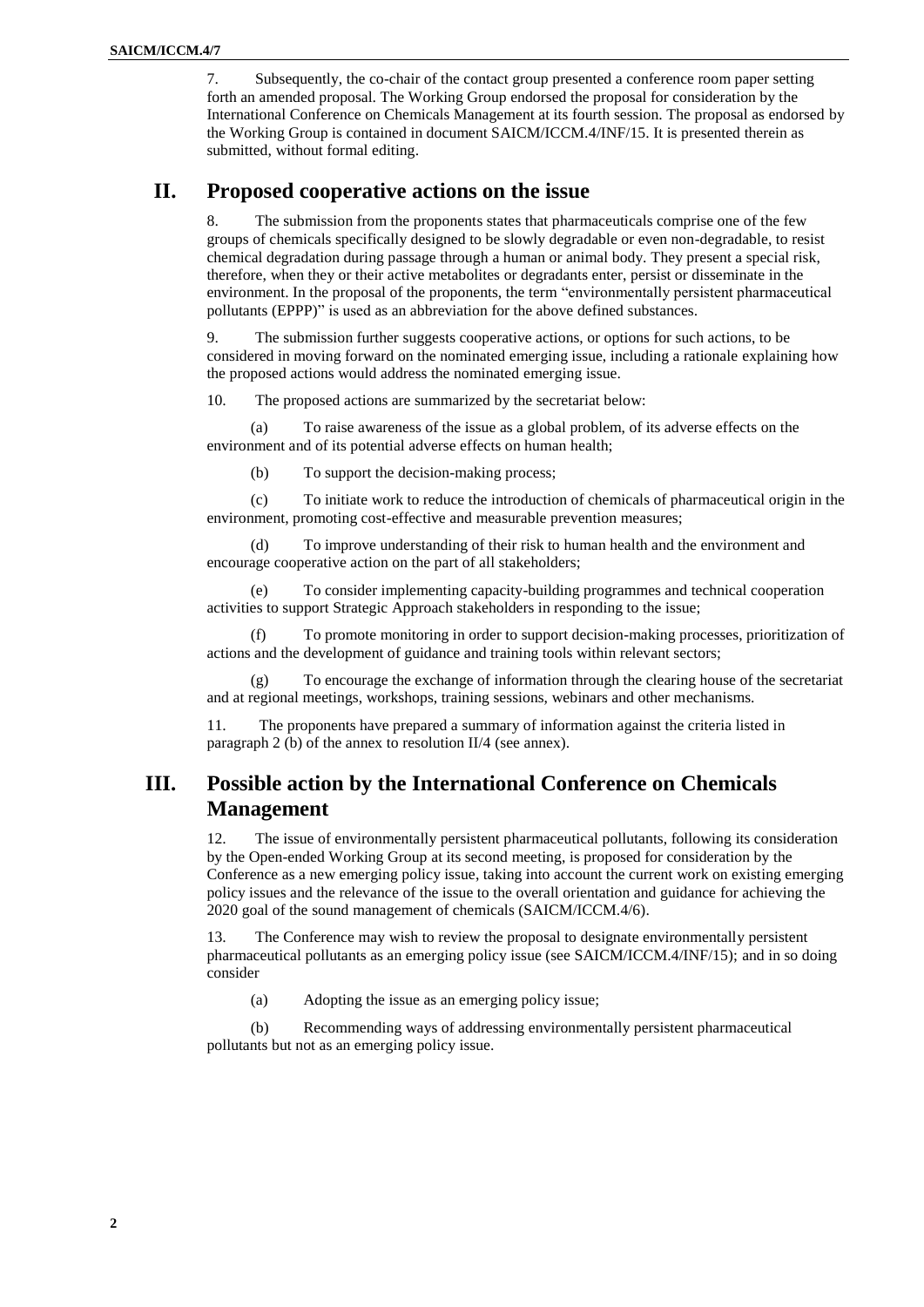14. Should the nominated issue be adopted as an emerging policy issue, the Conference may wish to adopt a resolution along the following lines:

*The Conference,*

*Recalling* the goal of the Plan of Implementation of the World Summit on Sustainable Development, as set out in paragraph 23, of ensuring that by 2020 chemicals are produced and used in ways that minimize significant adverse impacts on the environment and human health, $\frac{1}{1}$ 

*Recognizing* that pharmaceuticals are used in both animal and human health care,

*Recognizing also* the potential adverse effects of environmentally persistent pharmaceutical pollutants on human health and the environment, and the need to protect humans and ecosystems and their constituent parts that are especially vulnerable, as set forth, inter alia, in paragraph 14 (b) of the Overarching Policy Strategy of the Strategic Approach,

*Mindful* of the scope of the Strategic Approach and the work being done by other international bodies,

1. *Agrees* that international cooperation is crucial to build awareness and understanding and promote action on environmentally persistent pharmaceutical pollutants as an emerging policy issue;

2. *Considers* that information dissemination and awareness-raising on environmentally persistent pharmaceutical pollutants are particularly relevant and that improving the availability of and access to information on such chemicals is a priority;

3. *Recognizes* the current knowledge gaps on exposure to and the effects of environmentally persistent pharmaceutical pollutants;

4. *Decides* to implement cooperative actions on environmentally persistent pharmaceutical pollutants with the overall objective of increasing awareness and understanding among policymakers and other stakeholders;

5. *Invites* Governments and other stakeholders to generate and share information to fill the identified knowledge gaps;

6. *Invites* [relevant international bodies] within their respective mandates as part of their programmes of work, to lead and facilitate cooperative action on environmentally persistent pharmaceutical pollutants in an open, transparent and inclusive manner;

7. *Requests* all interested stakeholders and organizations to provide support, including expertise, financial and in-kind resources, on a voluntary basis, for such cooperative action, including by participating in developing and making available relevant information and guidance;

8. *Invites* [relevant international bodies and other Strategic Approach stakeholders] to report, through the secretariat, on the cooperative action on environmentally persistent pharmaceutical pollutants to the Conference at its fifth or any other session as decided upon by the Conference.

15. If the nominated issue is not considered to be an emerging policy issue, the Conference may wish to recommend other ways in which the issue may be addressed, such as by:

(a) Disseminating information about the issue through the Strategic Approach website;

(b) Including the issue as a topic for regional meetings, workshops or webinars;

(c) Forwarding the issue to other forums or individual stakeholders with relevant mandates for their consideration;

(d) Highlighting the issue as a possible priority for Strategic Approach stakeholders.

 $\overline{\phantom{a}}$ 

<sup>1</sup> *Report of the World Summit on Sustainable Development*, *Johannesburg, South Africa, 26 August–4 September 2002* (United Nations publication, Sales No. E.03.II.A.1 and corrigendum), chap. I, resolution 2, annex.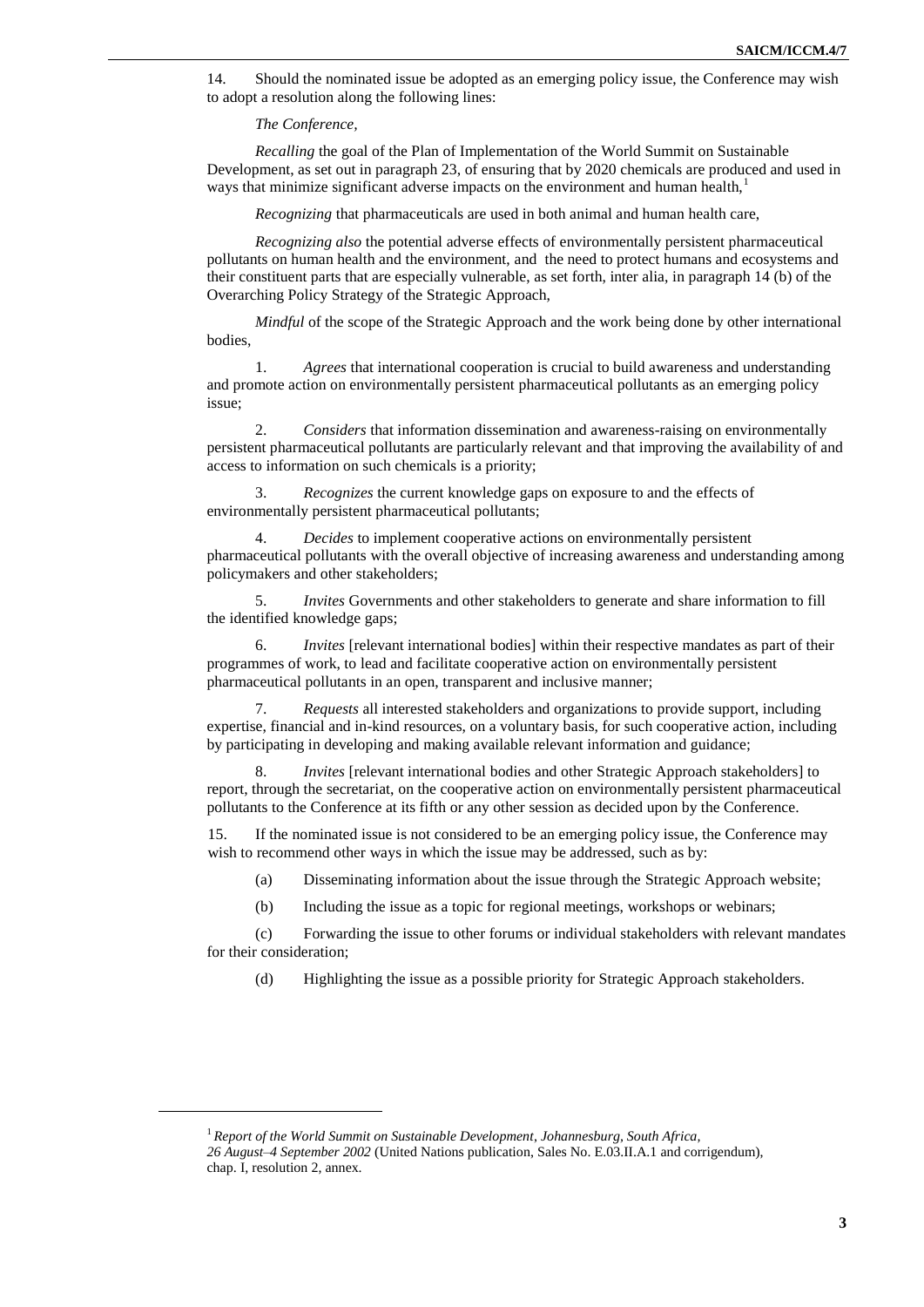### **Annex**

## **Information provided by the proponents against the criteria listed in paragraph 2 (b) of the annex to resolution II/4**

### **(a) Magnitude of the problem and its impact on human health or the environment, taking into account vulnerable subpopulations and any toxicological and exposure data gaps**

1. Chemicals of pharmaceutical origin present in the environment are a global issue. This has recently been demonstrated by a database on the worldwide occurrence of chemicals of pharmaceutical origin in the environment (www.pharmaceuticals-in-theenvironment.org/en/home/dok/2.php). The database covers at least 71 countries in all five United Nations regional groups. It indicates that in total 631 different chemicals of pharmaceutical origin (or their transformation products) have been detected in the environment, including antibiotics, analgesics, lipid-lowering drugs, oestrogens and many other therapeutic groups.

2. Most chemicals of pharmaceutical origin have been detected in surface water and sewage effluent, but also in other environmental matrices, including groundwater, tap water/drinking water, manure and soil. According to the database, 16 different chemicals of pharmaceutical origin are found in surface water, groundwater, and/or drinking or tap water in each of the five United Nations regional groups. In many countries, certain chemicals of pharmaceutical origin prevail at concentrations above established predicted no-effect concentrations, and mainly in surface waters, suggesting adverse eco-toxicological effects on organisms and microorganisms at these locations. Urban wastewater discharge is the dominant emission pathway, while discharge from manufacturing, animal husbandry and aquaculture are important regionally.

3. Chemicals of pharmaceutical origin have adverse effects on the environment and biodiversity. Therapeutic levels of the hormone levonorgestrel have been found in rainbow trout downstream from a sewage plant. In a whole lake experiment, male fish exposed to synthetic oestrogen at concentrations found in polluted environments became feminized and within seven years were almost extinct, with downstream effects on the entire ecosystem. The antidepressant oxazepam alters the behaviour and feeding rate of the wild fish species Perca fluviatilis at environmentally relevant concentrations, so that antidepressants in surface water may alter animal behaviours that are known to have ecological and evolutionary consequences. Livestock excrement containing residues of antiparasitic macrocyclic lactones has been shown to affect dung fauna, resulting in reduced degradation rates. Antibiotics reduce the growth of plants and are toxic to photoautotrophic aquatic organisms. The antiinflammatory drug diclofenac has been shown to cause kidney failure and death of Indian vultures feeding on livestock treated with the drug, leading to a significant decline in the Indian vulture population.

4. The impact on human health of chemicals of pharmaceutical origin in the environment cannot be clearly demonstrated yet. Based on the current level of scientific information, adverse impacts on human health of environmental exposure to chemicals of pharmaceutical origin present in the environment are unlikely, as concentrations of these chemicals present in drinking water are generally below minimum therapeutic doses, although locally high concentrations of these chemicals occur in well water used as drinking water. Uncertainties prevail regarding the risks of low-level chronic exposure in humans, exposure from conception, during childhood and reproductive age and in other vulnerable populations (third age as well as in people with health conditions), due to the presence of chemicals of pharmaceutical origin in drinking water.

5. There is a gap in the knowledge regarding multiple exposures (additive, synergistic or antagonistic effects) to chemicals of pharmaceutical origin and multiple exposures to other pollutants concurrently present in surface and drinking water. There is a scarcity of systematic monitoring schemes. The increasing prevalence of antimicrobial resistance shows how the emission of antibiotics into the environment may have direct negative health consequences for human and veterinary health.

6. The presence in the environment of chemicals of pharmaceutical origin poses an increasing problem. As the world population is ageing, the production, use and disposal of pharmaceutical products are growing along with the demand for pharmaceuticals in food production and veterinarian uses. The degree of environmental pollution from chemicals of pharmaceutical origin can thus be expected to increase unless adequate global preventive measures are introduced.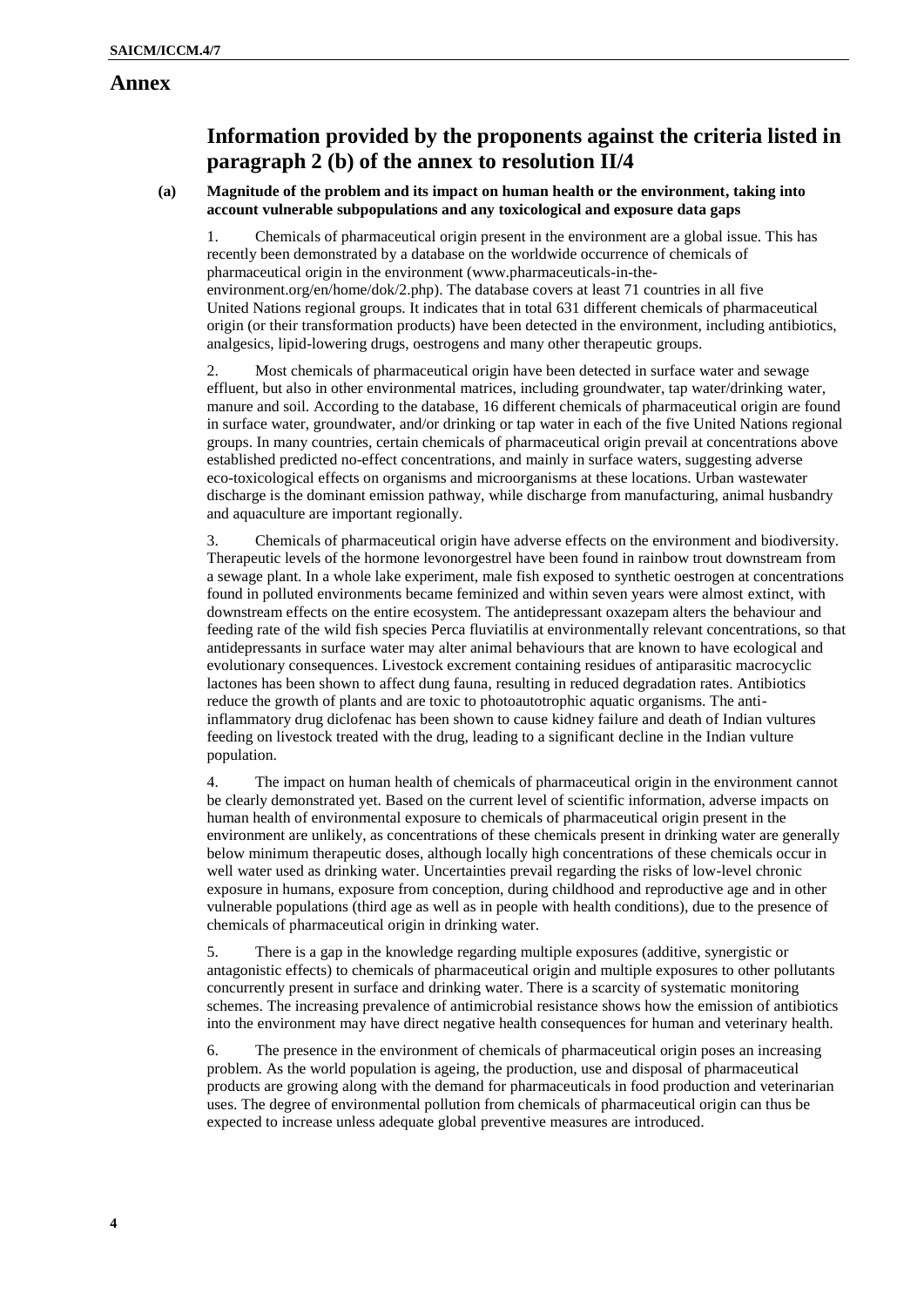#### **(b) Extent to which the issue is being addressed by other bodies, particularly at the international level, and how it is related to, complements, or does not duplicate such work**

7. The issue of chemicals of pharmaceutical origin present in the environment is currently insufficiently addressed at the international level. However, due to the global and interdisciplinary scope of the problem, international coordination is needed.

8. Initiatives at the international level include activities conducted by the World Health Organization (WHO), the joint United Nations project on sustainable procurement of pharmaceuticals, and the Strategic Approach. WHO has conducted activities that address the issue of chemicals of pharmaceutical origin present in the environment to a certain extent, including the Pre-qualification of Medicines Programme, the Member State Mechanism on Substandard/spurious/falselylabelled/falsified/counterfeit medical products and the Global Strategy for Containment of Antimicrobial Resistance. Moreover, chemicals of pharmaceutical origin present in the environment have been addressed to varying degrees in WHO reports and guidelines on health care waste management, and in the assessment of health risks of pharmaceuticals in drinking water.

9. In Europe, the joint United Nations project (United Nations Development Programme, United Nations Environment Programme, United Nations Population Fund, United Nations Office for Project Services and WHO) aims to improve the sustainability of the procurement procedures of United Nations entities and criteria for health products and services, and thereby to diminish possible future negative environmental effects of pharmaceuticals. Two different approaches to reach the target are being undertaken: (a) to develop and implement WHO evidence-based technical guidelines on sustainable procurement of health care products including pharmaceuticals, thereby creating an incentive for manufacturers to strive towards the production of more "green" products, and (b) to integrate environmental criteria into good manufacturing practice (GMP) utilized by WHO to pre-qualify medications for procurement.

10. The Strategic Approach initiative on endocrine-disrupting chemicals partially overlaps with the issue of chemicals of pharmaceutical origin in the environment, as some pharmaceuticals (e.g., hormones and contraceptives) have endocrine-disrupting properties.

11. In a recent workshop held in Geneva in April 2014 and organized by the German Federal Environment Agency, international experts gathered to discuss the current state of knowledge on the issue of chemicals of pharmaceutical origin in the environment as well as the results of a research project on the global occurrence of chemicals of pharmaceutical origin in the environment.

12. At the national level, several countries (e.g., Canada, China and the United States of America) and the European Union have funded extensive research on chemicals of pharmaceutical origin in the environment. An environmental risk assessment of these pharmaceutical chemicals is required in, for example, the United States and the European Union. This is partially harmonized via the International Cooperation on Harmonization of Technical Requirements for Registration of Veterinary Medicinal Products. At the national and local levels, initiatives to manage chemicals of pharmaceutical origin in the environment have started, such as the classification system of the Stockholm County Council and the Swiss programme to upgrade large sewage treatment plants.

#### **(c) Existing knowledge and perceived gaps in understanding about the issue**

13. Existing knowledge gaps in understanding of the issue of chemicals of pharmaceutical origin in the environment relate to the risks of early (since conception) and low-level chronic exposure in humans when present in drinking water or bio-concentrate in food. Moreover, uncertainties prevail regarding the combined (additive, synergistic or antagonistic) effects of multiple environmental chemical exposures (synergistic effect).

14. Understanding of the behaviour, fate and effects of chemicals of pharmaceutical origin in the environment should be further developed, especially of those that are widespread, are highly toxic, have been on the market for several years or decades and/or are diffuse pollutants.

15. Furthermore, the scarcity of systematic environmental monitoring programmes, lack of a standardized, harmonized and comparable sampling system according to established analysis protocols, as well as regional capacity to support multi-centric studies, should be addressed.

16. There are currently no test methods to assess whether negative effects may occur after long-term environmental diffuse exposure in humans since conception and during the vulnerable period of development, on aquatic microorganisms, or how it may affect other animals. Consideration must be given to bioaccumulation in fish and other aquatic food used by humans. Therefore, the precautionary principle must be guiding.